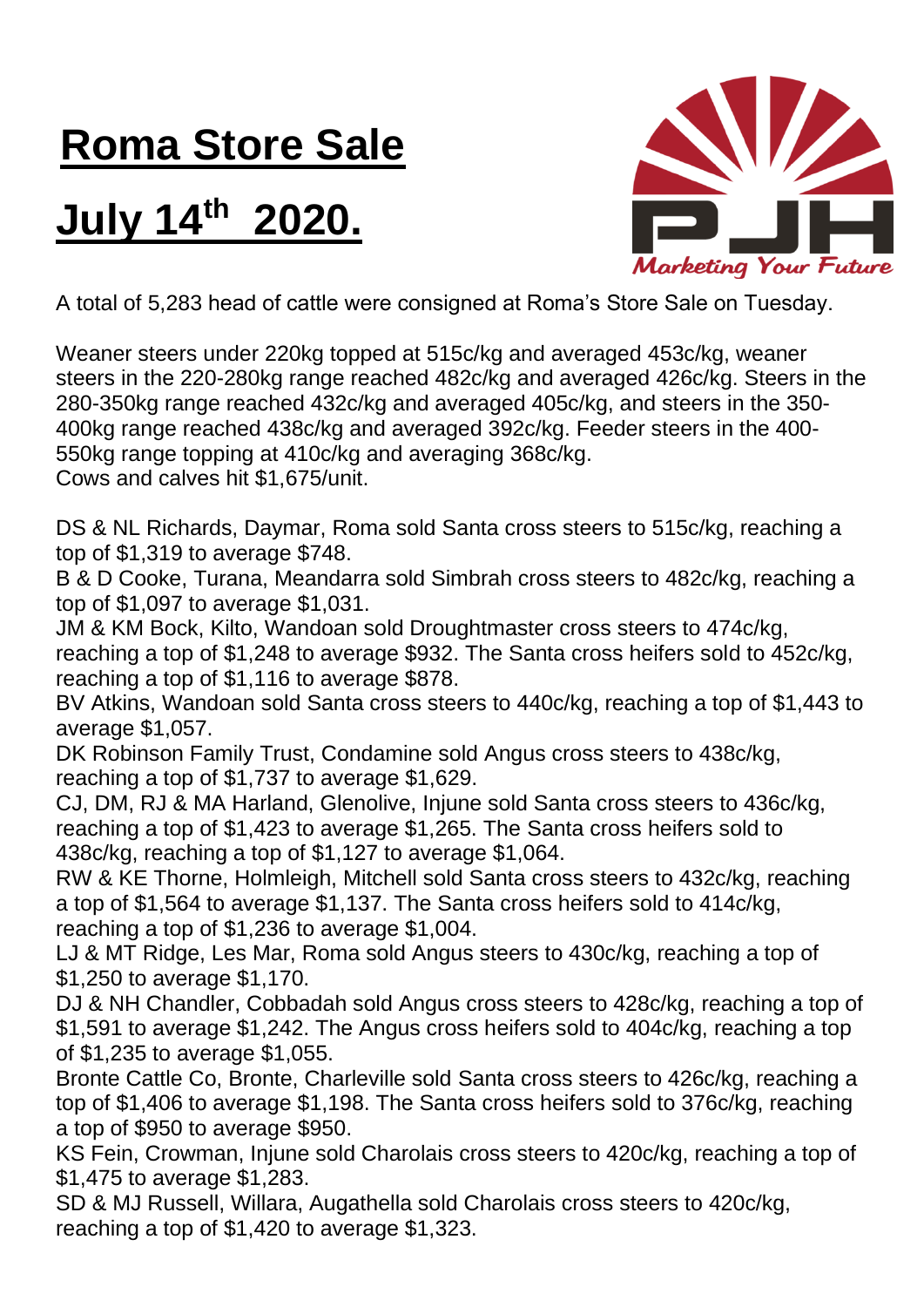Douglas Cattle Co, Verniew, Mitchell sold Hereford cross steers to 418c/kg, reaching a top of \$1,319 to average \$1,254.

Bruce Smith sold Santa cross steers to 410c/kg, reaching a top of \$1,712 to average \$1,653.

Hubbard Pastoral Co, Galway Downs, Windorah sold Droughtmaster cross steers to 410c/kg, reaching a top of \$1,645 to average \$1,323. The Droughtmaster cross heifers sold to 362c/kg, reaching a top of \$1,146 to average \$984.

P & HA Sanderson, Mundalya, Yuleba sold Santa cross steers to 408c/kg, reaching a top of \$1,580 to average \$1,559.

PD & SE Joliffe, Walhallow, Amby sold Santa steers to 404c/kg, reaching a top of \$1,870 to average \$1,570.

TJ & JM Caskey, Budgeri, Mitchell sold Charolais cross steers to 396c/kg, reaching a top of \$1,710 to average \$1,591.

C A Warrian, Roma sold Charolais cross steers to 390c/kg, reaching a top of \$1,617 to average \$1,576.

Formosa Farming Co, Formosa Downs, Surat sold Charolais cross steers to 380c/kg, reaching a top of \$1,794 to average \$1,663. The Chaorlais cross heifers sold to 358c/kg, reaching a top of \$1,669 to average \$1,535.

DJ & KA McDonald, Wyrapa, Charleville sold Droughtmaster steers to 378c/kg, reaching a top of \$1,569 to average \$1,569.

Heifers under 220kg topped at 452c/kg and averaged 415c/kg, while heifers in the 220-280kg range topped at 440c/kg and averaged 387c/kg. Heifers in the 280- 350kg range topped at 404c/kg, averaging 341c/kg. Heifers in the 350-450kg range topped at 384c/kg, averaging 320c/kg.

JM Walsh sold Hereford heifers to 436c/kg, reaching a top of \$1,073 to average \$989.

Reynella Grazing Co, Reynella, Charleville sold Simmental cross heifers to 390c/kg, reaching a top of \$1,318 to average \$1,184.

R & C Anscombe, The Range, Roma sold Droughtmaster heifers to 360c/kg, reaching a top of \$1,278 to average \$1,078.

Cows in the 300-400kg range reached 280c/kg and averaged 263c/kg, while cows in the 400kg-500kg range reached 287c/kg and averaged 263c/kg. Cows over 500kg topped at 291c/kg, averaging 278c/kg.

Raceview Pastoral Co, Raceview, Charleville sold Santa cross cows to 288c/kg, reaching a top of \$1,806 to average \$1,495.

Dart Pastoral Co, Keen Gea, Torrens Creek sold Brahman cross cows to 286c/kg, reaching a top of \$1,397 to average \$1,206.

Lillianfells Investments, Lillianfells, Longreach sold Santa cross cows to 280c/kg, reaching a top of \$1,253 to average \$1,045.

## *Next week PJH sell 2 ND position*